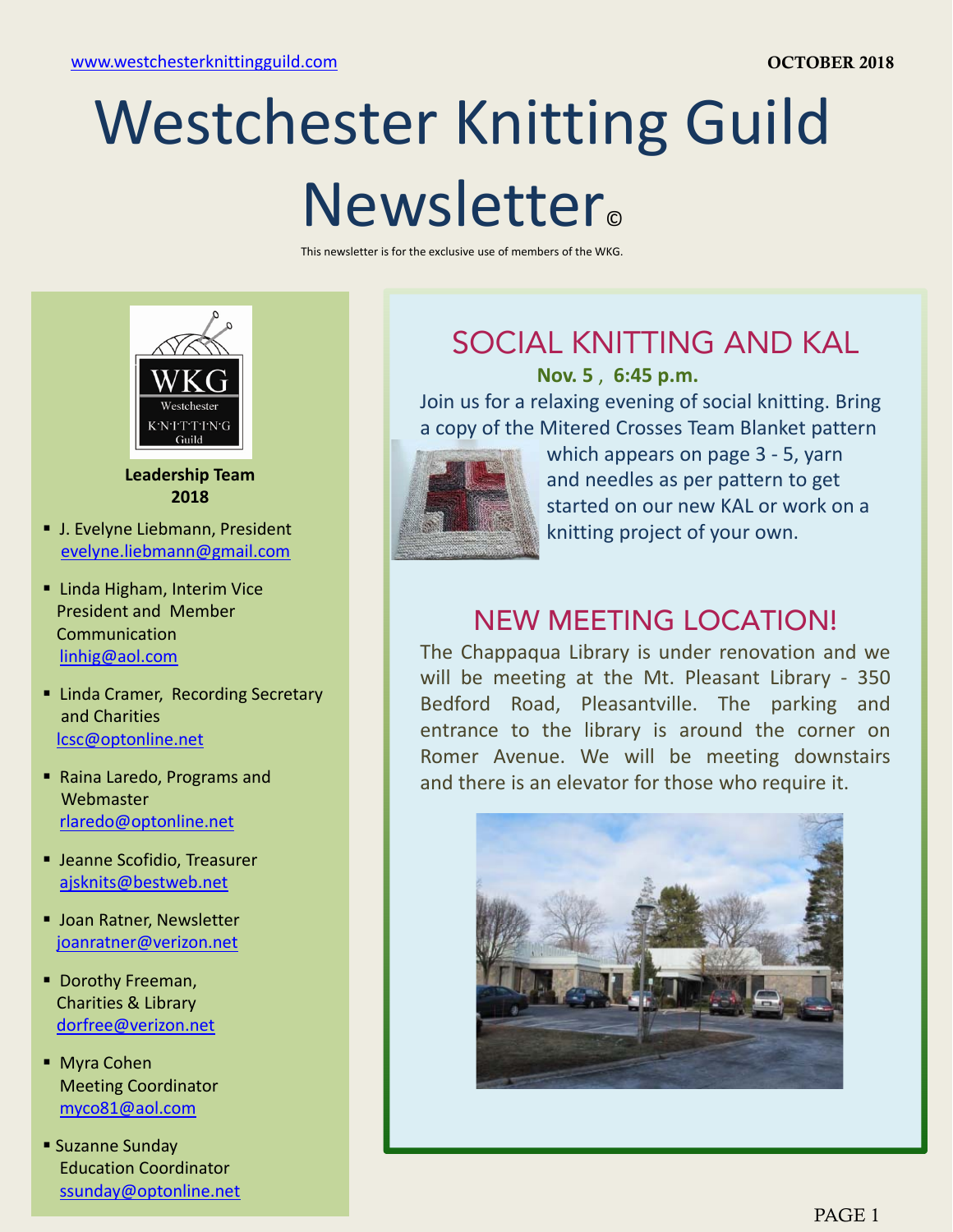#### *From the President . . . .*

On behalf of the Board of Directors, I would like to thank Raina Laredo for all of her efforts bringing wonderful speakers to the guild. Raina is stepping away from her duties as program director, but will continue to oversee our website. Suzanne Sunday will take over as Program director and is looking for a volunteer to help her continue organizing workshops and other educational programs. Suzanne has a workshop scheduled for this November. Olive McNeil has organized a charity KAL, knitting squares that will then be assembled into a blanket.

Fall has finally arrived and many of us are making lists of what we are looking for at the Rhinebeck Sheep & Wool Festival. Personally, it is my once yearly opportunity to overdose on roving which will keep me spinning until next October, maybe. This is an annual event that never ceases to inspire knitters from all parts of the US and Canada.

We are now in our new temporary home, the Mt. Pleasant Library in Pleasantville. We have been informed by the library that we need to vacate the room by 8:45 p.m., so we will begin our regular meeting at 6:45 p.m., to give everyone enough time.

As always,

Happy Knitting!

*Evelyne Liebmann*



### **RAVELRY PATTERN OF THE MONTH!!**

As cool weather approaches, it's time for hats, scarves and fingerless mitts. This month's free *Ravelry* pattern called *Swallow Tail Mittens*. It is made with fingering weight yarn and features a graceful lace pattern. https://www.ravelry.com/patterns/library/barn‐swallow‐fingerless‐mitts http://littlechurchknits.com/2016/08/12/free‐pattern‐24‐swallow‐tail‐mittens/

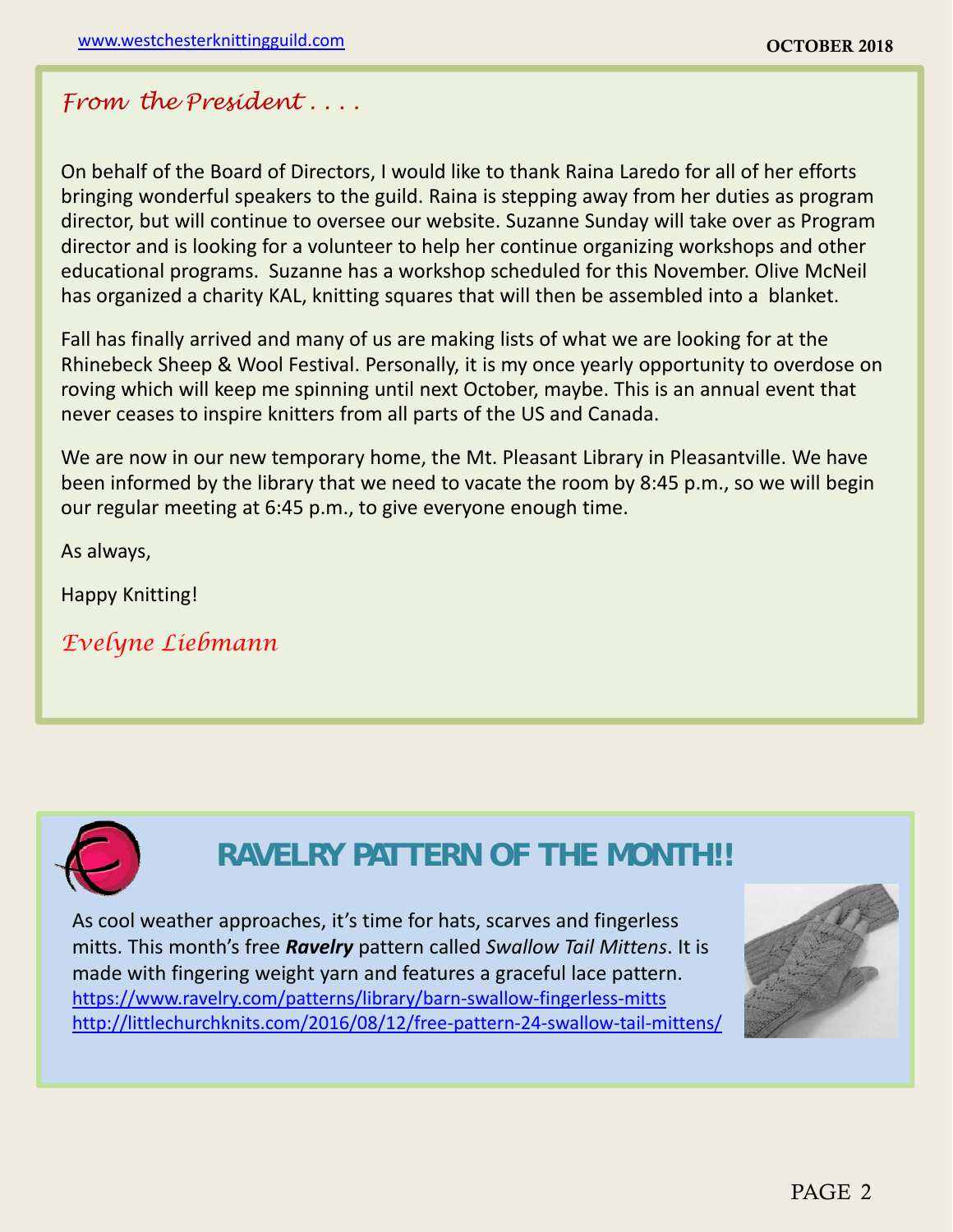

## FALL KAL

MITERED CROSSES TEAM BLANKET FALL KAL 2018

by Kay Gardiner of Mason Dixon Knitting

#### **OVERVIEW**

Welcome to the official start of our Fall 2018 KAL. Together we will be knitting the beautiful Mitered Crosses Pattern designed by Kay Gardiner of Mason Dixon Knitting. We're so excited to get started on this project. All squares will be a part of one (or more) blankets that will be donated to victims of Hurricane Florence. To achieve this goal, we're asking each participant to contribute at least 2 (two) squares. They're fun and portable. Let's do our part to help the relief efforts in the Carolinas. A revised copy of the pattern is provided below. Please bring your copy to the meeting.

FINISHED SIZE: Varies, from 32" to 40" depending on number of squares used YARN: Washable DK or light worsted (acrylic, wool, wool blend) Background color (BC): 1 skein DK, or light worsted 50g (100m), Contrasting color (CC): 1 skein DK, or light worsted 50g (100m),

TOOLS: #7 (4.5 mm) needles (short straight ones work best) Tapestry needle for weaving in ends Stitch markers (thin)

GAUGE: 20 sts / 40 rows (20 garter ridges) = 4" (10cm) Note: Gauge precision is not critical as long as the blocks are the same size. Have 5 stitches to the inch with selected yarn and needles.

BLOCKED: 12" x 12" square

#### **ABBREVIATIONS:**

Garter Ridge: A garter ridge is formed on the RS by knitting 1 RS row and 1 WS row. K2tog: Knit 2 stitches together.

RS: Right side

SSK: Slip 1 stitch knitwise, slip 1 stitch purlwise (stitches now are on the right needle), insert left needle into front of the 2 slipped stitches, and knit the 2 slipped stitches together through the back.

WS: Wrong side

#### **INSTRUCTIONS**

BEGIN: Using the Contrasting Color and size 7(4.5mm) needles, and using the long‐tail cast on method, cast on 36 stitches, placing a marker between the 18th & 19th stitches.

continued next page. . . . . .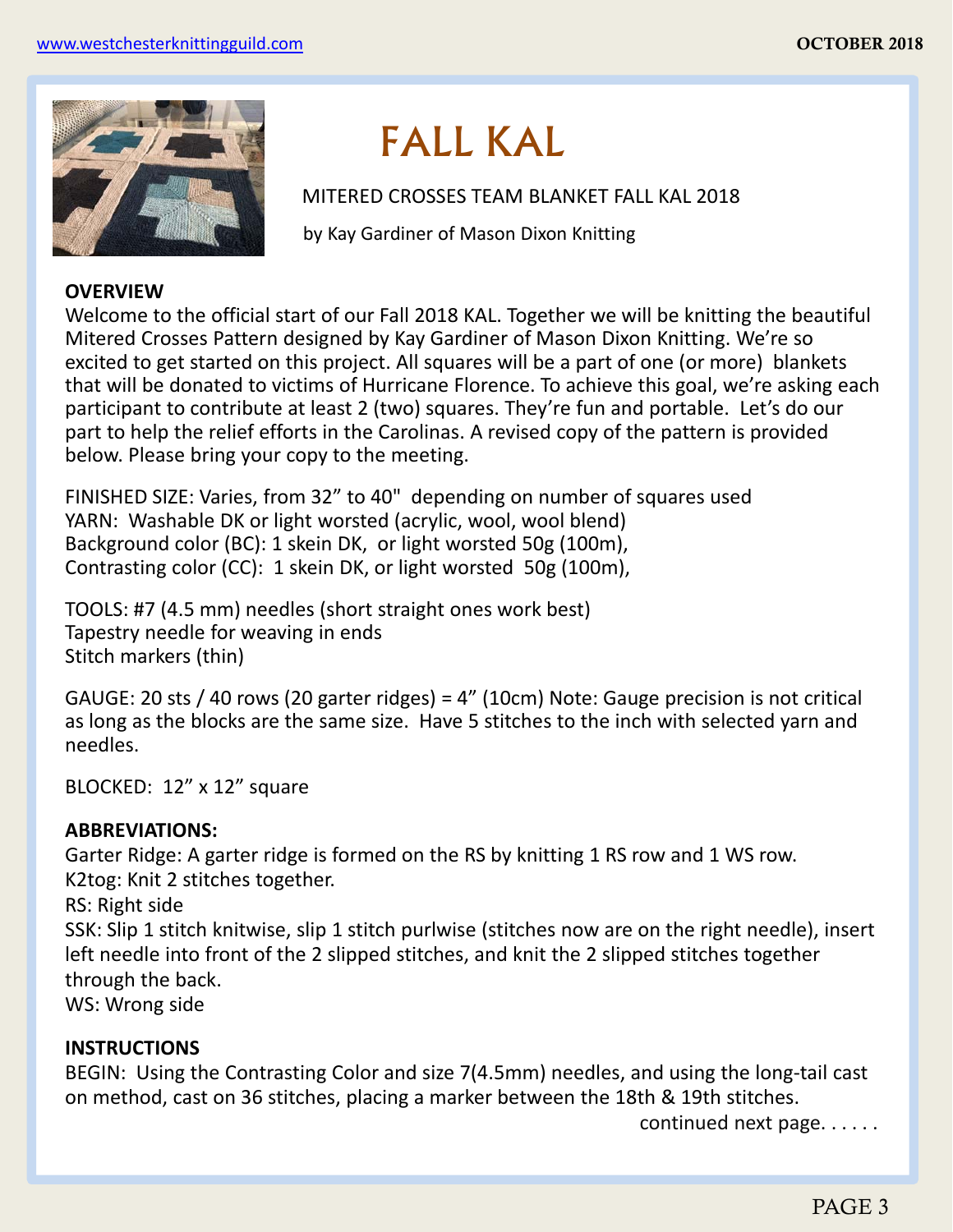Work a garter stitch miter as follows:

MITER 1:\*Row 1 (RS): Knit to 2 stitches before the marker, SSK, slip marker, K2tog, knit to the end of the row.

Row 2 (WS): Knit. Repeat rows 1 and 2 until there are 18 stitches remaining, ending with a WS row. Cut CC. Using Background Color, repeat rows 1 and 2 until there are 2 stitches remaining, ending with a WS row. Knit the last 2 stitches together and fasten off the last stitch. Cut BC.

MITER 2: With the RS facing, orient Miter 1 with the cast on edge at the top and left. Beginning at the top right corner of the cast on edge, and using CC, pick up and knit 18 stitches and place a marker on the needle. Using the backward loop (or "thumb") method, cast on 18 more stitches. Knit the next (WS) row. Repeat the instructions for Miter 1, beginning at \*.

MITER 3: With the RS facing, orient the piece with the CC sections at the bottom and the cast on edges of the 2 miters at the top. Beginning at the top right corner of the cast on edge (this is Miter 2), and using CC, pick up and knit 18 stitches and place a marker on the needle. Using the backward loop (or "thumb") method, cast on 18 more stitches. Knit the next (WS) row. Repeat the instructions for Miter 1, beginning at \*.

MITER 4: With the RS facing, orient the piece so that the 3 completed miters form the letter L. Starting at the top right corner of the cast on edge of Miter 3, and using CC, pick up and knit 18 stitches and place a marker on the needle. (You are now at the inside corner of the letter L.) Pick up and knit 18 stitches from the cast on edge of Miter 1. Knit the next (WS) row. Repeat the instructions for Miter 1, beginning at \*. Do not cut the yarn.

#### **LOG CABIN FRAME**

Note: Do not cut the yarn until the block is finished.

SECTION 5: With the RS facing, orient the piece so that Miters 1 and 4 are at the top. Using BC (which was not cut after finishing Miter 4), pick up and knit 18 stitches (1 stitch in the end of each garter ridge) along the top of Miter 4, and then 18 stitches along the top of Miter 1. (36 stitches.) \*\*Knit until you have 9 garter ridges showing on the RS, ending with a WS row. Bind off all stitches on the RS, but do not cut yarn.

SECTION 6: With the RS facing, orient the piece so that Section 5 is on the right edge. Pick up and knit 9 stitches (1 stitch in the end of each garter ridge of Section 5), then pick up and knit 18 stitches in each of Miters 1 and 2. (45 stitches) Repeat the instructions for Section 5, beginning at \*\*. Do not cut yarn.

SECTION 7 : With the RS facing, orient the piece so that Section 6 is on the right edge. Pick up and knit 9 stitches (1 stitch in the end of each garter ridge of Section 6), then pick up and knit 18 stitches in each of Miters 2 and 3. (45 stitches) Repeat the instructions for Section 5, beginning at \*\*. Do not cut yarn.

continued next page. . . . . . . .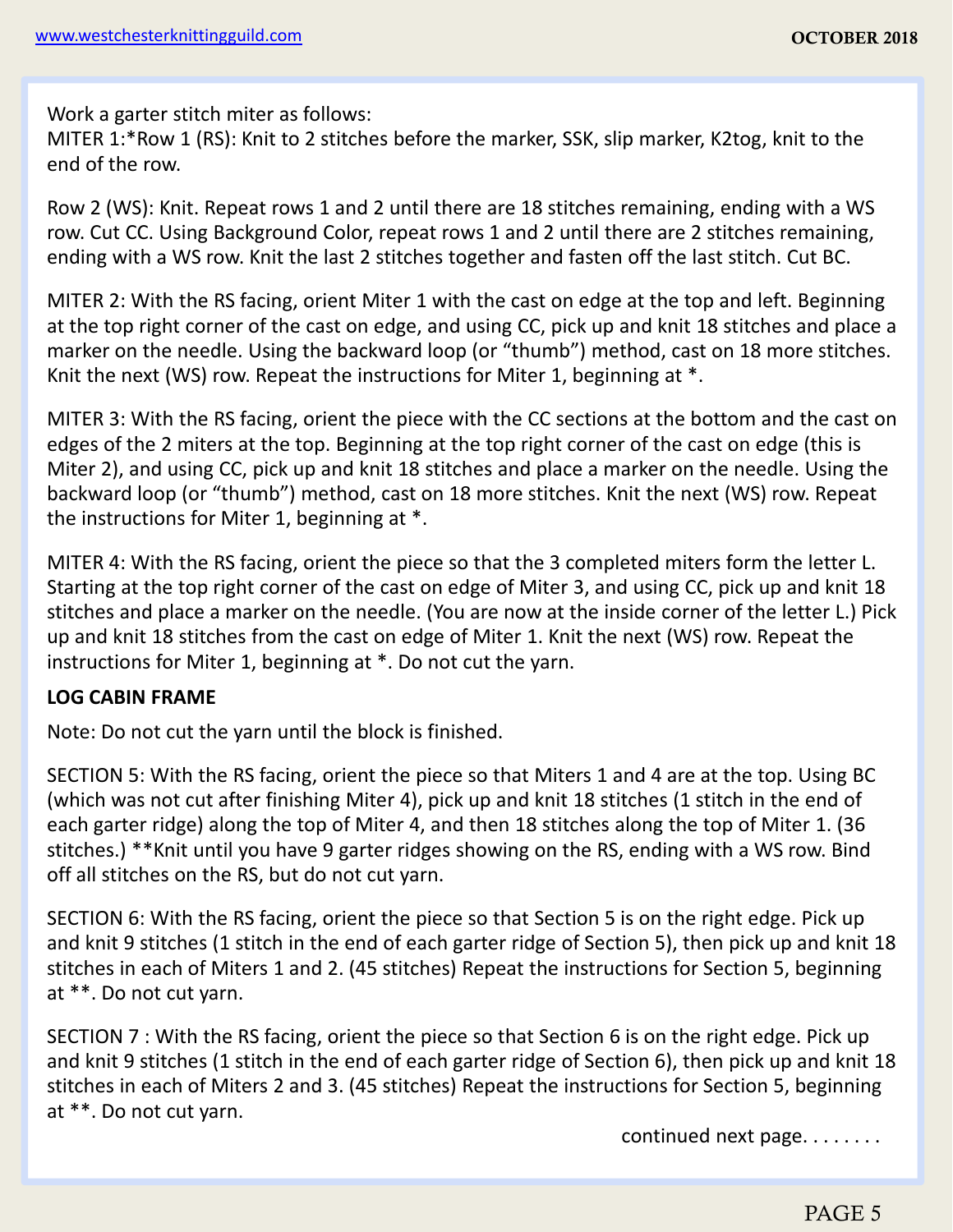SECTION 8: With the RS facing, orient the piece so that Section 7 is on the right edge. Pick up and knit 9 stitches (1 stitch in the end of each garter ridge of Section 7), then pick up and knit 18 stitches in each of Miters 3 and 4, then pick up and knit 9 stitches (1 stitch in the end of each garter ridge of section 5). (54 stitches) Repeat the instructions for Section 5, beginning at \*\*. Cut yarn. This completes the block.

*Olive McNeil & Dorothy Freeman*

*From the Education Coordinator. . . . . . . .*

I'm hoping that you love our knitting guild as much as I do. We try to provide friendship, support, educational opportunities and much more, but it takes a lot of collaborative work to make it all happen. We have been fortunate to have a Board that works hard to make the guild what it is but we need your help.

Raina Laredo has been an amazing program chair for about 10 years and she needs a break, so she will be stepping down. We owe her many thanks for all she has done to bring us a varied and exciting program every month! I am interested in running for that position but anyone else who is interested can also run. Since I will run, the education position will be open. Here is what the education position entails: coordinating the KALs, writing some education articles for the newsletter (doesn't have to be every month) and planning two workshops a year—one by a guild member and one by an outside speaker which is coordinated with the program chair. If I am elected as program chair, I would work closely with the new education chair.

I think the workshops and other education additions have added a lot to the guild and I'm hoping that someone will step up to help make our guild even better! If you'd like additional information, please speak to me at the next meeting.

#### *Suzanne Sunday*



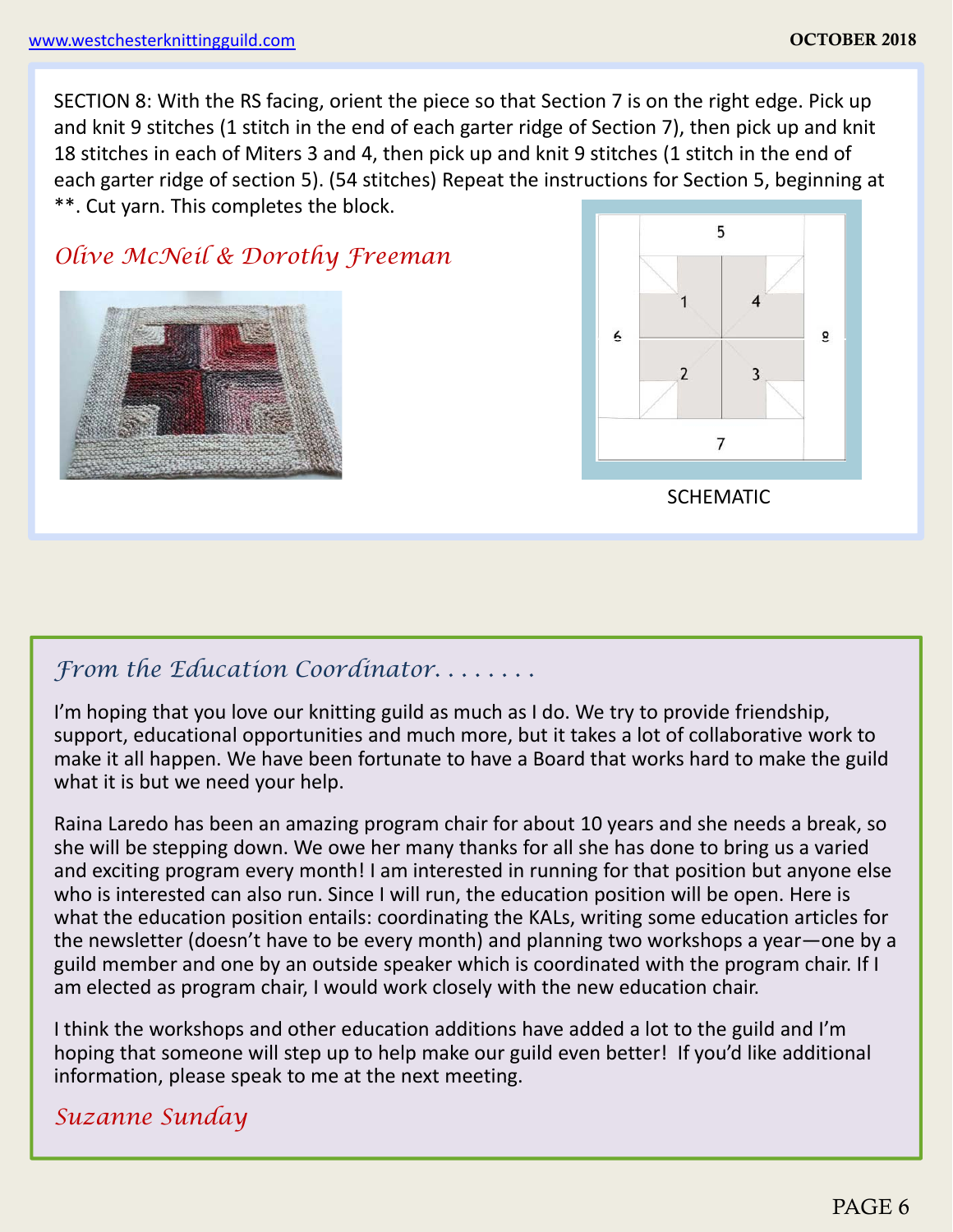#### www.westchesterknittingguild.com and the community of the community of the community of the community of the community of the community of the community of the community of the community of the community of the community o







### UPCOMING TEXTILE ART EVENTS

Oct. 21‐22, **New York Sheep & Wool Festival**, Rhinebeck, NY, https://www.sheepandwool.com/

Nov. 3‐4, **The Fiber Festival of New England**, West Springfield, MA https://www.easternstatesexposition.com/p/fiberfestival

Oct. 21- Jan. 27, Outrageous Ornament: Extreme Jewelry in the 21st Century, Katonah Museum, Katonah, NY, http://www.katonahmuseum.org/exhibitions/upcoming/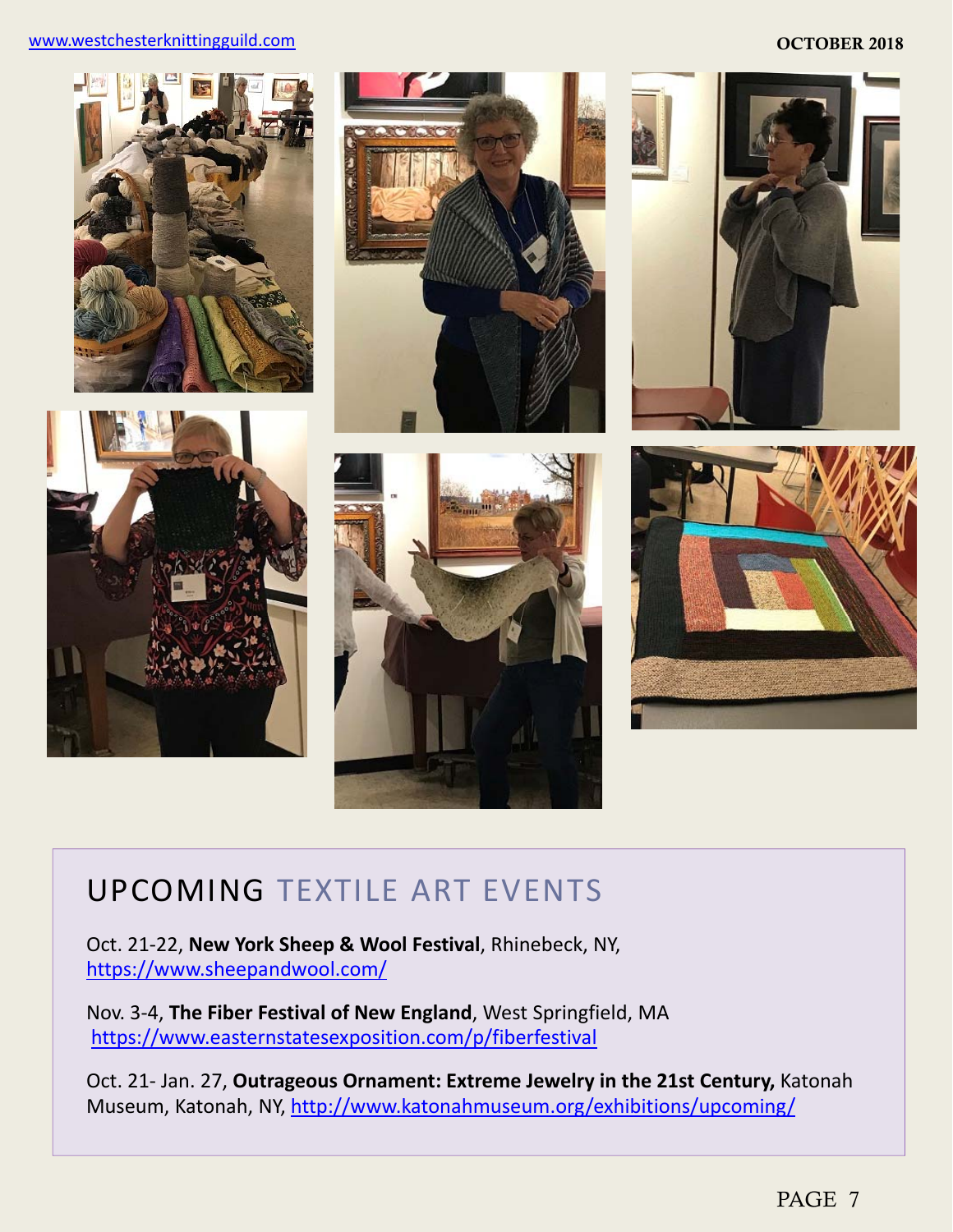#### **The Guild Library will be no more!**

Let me explain by beginning with a bit of history.

At the second Guild meeting that I attended, a paper was circulated asking those present to sign up for a "job." I noticed that the "librarian" position was available and, as a professional librarian, I thought it a perfect fit. It didn't dawn

on me to ask a few questions first. But that turned out to be unnecessary because our meeting place was no longer available to us – to take effect immediately, I believe.

To make a long story short, I did get lots of help disbanding the library of all but its most valuable items, i.e., the books. Since we no longer had storage space, I was asked if I could store the remaining collection. I thought, "This is a problem? I don't think so." So I took the boxes of books home, purchased bookcases and designed a circulation system. As time passed we would receive books from presenters, mostly from Vogue, and individual donors. I created and updated a bibliography that has been available on our website. The number of members who took advantage of this has been few, and getting fewer and fewer as time goes on.

Providing a home for the books has not been a problem but at this point it seems the books could be put to better use. The Guild board has agreed we should make the books available to our members. They were originally gifts to the Guild so now we are making them gifts to you. So, beginning with our next meeting, November  $5<sup>th</sup>$ , I will bring a box of books and encourage you to check it out and take whatever appeals to you. Come and hopefully you'll find a book you always wanted, and maybe didn't even know it.

### *Dorothy Freeman*

### MEMBERSHIP RENEWAL

Membership dues are \$15.00 for the remainder of the year. Please make your check payable to the Westchester Knitting Guild or WKG. You may give the check (or cash) directly to me at the next meeting or you may mail it to me at:

> Westchester Knitting Guild Attn: Jeanne Scofidio P. O. Box 141 Chappaqua, NY 10514

Please include your current address, telephone number and current email address. I will give you (or mail to you) a 2018 WKG membership card and add you to our membership list. I look forward to your continued participation in our guild activities!

Thank you, Jeanne